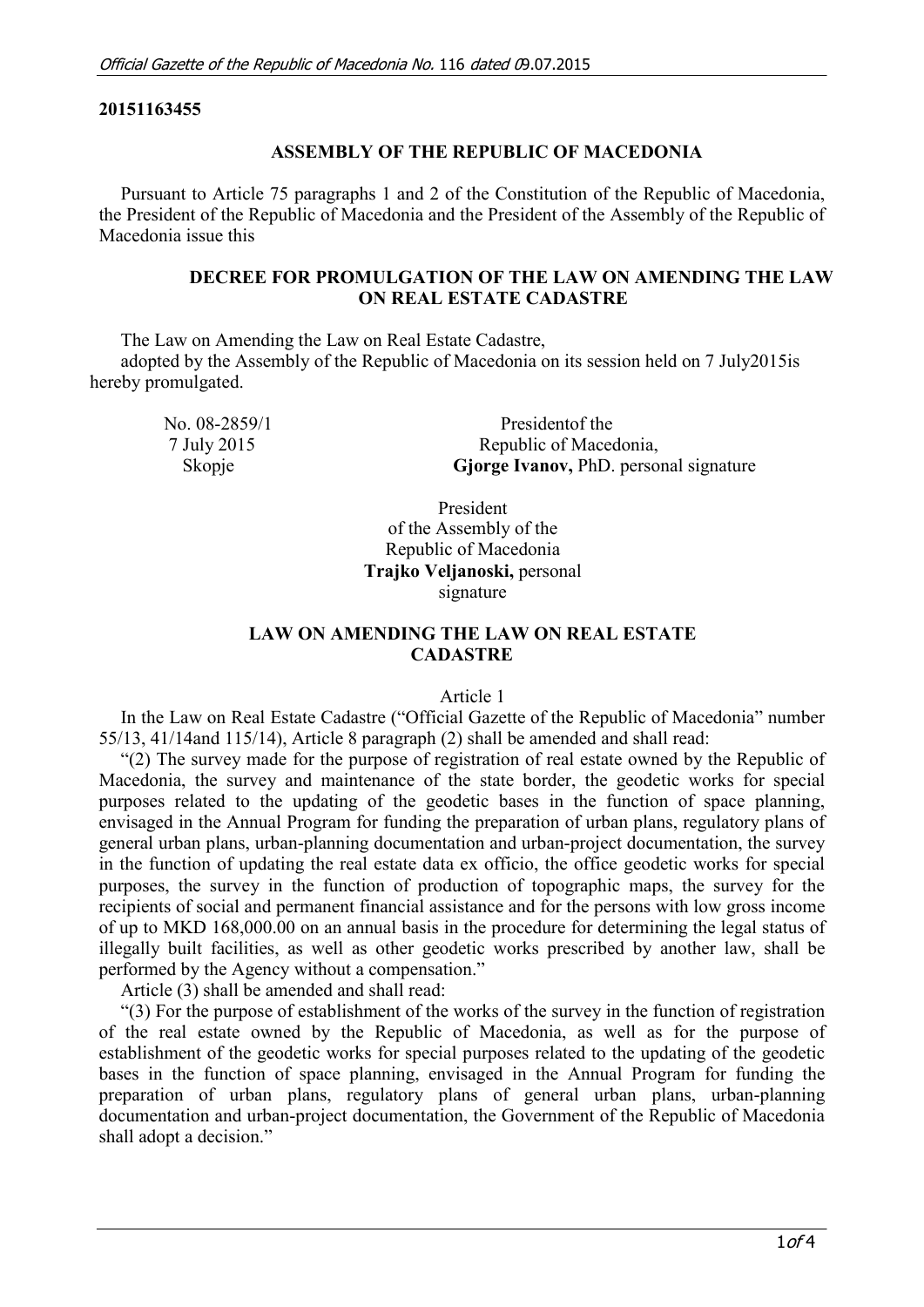### Article 2

In Article 13 paragraph (2), the following words: "and for the Deputy Director" shall be added after the word "Director".

### Article 3

In Article 36, paragraph (1) shall be amended and shall read:

"A fee is paid for the use and inspection of the GCIS data, except in cases when the data is issued to the courts, the public prosecutor's offices, the State Attorney's Office of the Republic of Macedonia and the ministries for the procedures they conduct, as well as to other entities in cases determined by law."

### Article 4

A new paragraph (3) shall be added after paragraph (2) in Article 125, which shall read:

"(3) The fee referred to in paragraph (1) of this Article may be reduced by the sole proprietors- authorized surveyors and the trade companies for geodetic works by up to 50%, as in the cases when the geodetic works are performed at the request of parties, as well as in public procurement procedures for provision of services for spatial planning and engineering services for landscaping."

### Article 5

Article 141-c shall be amended and shall read:

"(1) The courts, ministries, public prosecutor's offices, the State Attorney's Office of the Republic of Macedonia, the state administration bodies, the local self-government units, the notaries public, the enforcement agents and all other entities with transferred public authorizations shall be obliged to electronically acquire GCIS data in the procedures they conduct in accordance with the law, under conditions and in a manner prescribed by law.

(2) The competent courts, without paying a fee for pre-registration, shall electronically submit to the Agency the final court decisions related to the real estate, without a clause on sales tax, together with the applications for registration, for the purpose of their pre-registration in the Real Estate Cadastre.

(3) In criminal procedures, the competent courts, without paying a fee, shall electronically submit to the Agency the court decisions with which they decide on the guarantees with mortgages on real estate and on the temporary provision and seizure of real estate, together with the applications for registration.

(4) The State Attorney's Office of the Republic of Macedonia, without paying a fee, shall electronically submit to the Agency the documents for the legal basis, based on which the registration in favor of the Republic of Macedonia is made.

(5) The ministries, the state administration bodies, the local self-government units, the notaries public, the enforcement agents and all other entities with transferred public authorizations, shall be obliged to electronically submit to the Agency all documents they adopt in the procedures they conduct in accordance with the law, and which contain a legal basis, based on which the registration/changes are made in the Real Estate Cadastre, together with the applications for registration/changes, the geodetic report and the proof of paid fee.

(6) The sole proprietors- authorized surveyors and the trade companies for geodetic works shall be obliged to electronically acquire the GCIS data necessary for the preparation of the geodetic reports.

(7) The sole proprietors- authorized surveyors and the trade companies for geodetic works, on the basis of a certified power of attorney given by the right-holder, may electronically submit on behalf and for the account of the principal to the Agency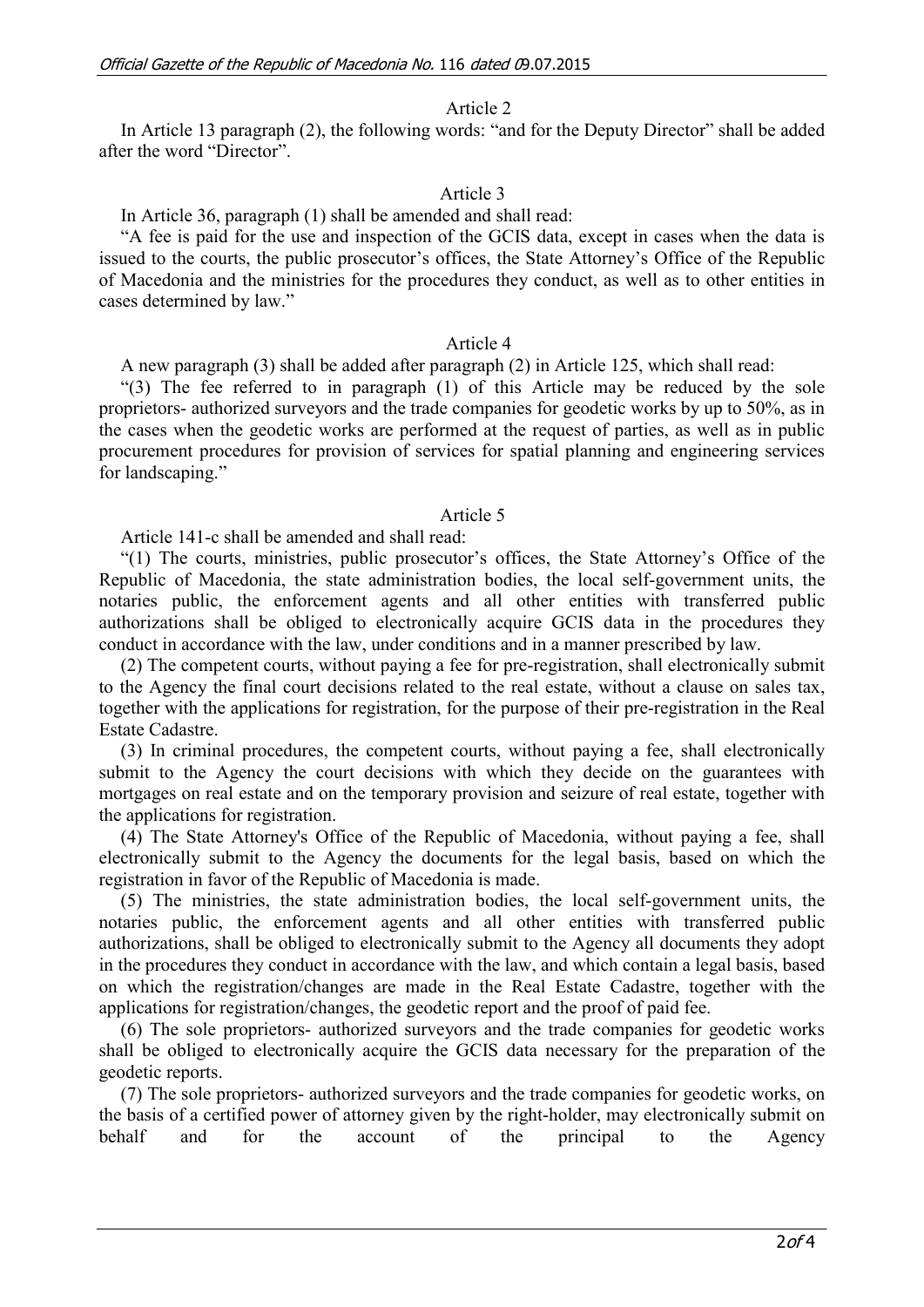an application for registration/changes in the Real Estate Cadastre, to which they attach a legal basis for registration/change, a geodetic report and a proof of paid fee.

(8) The sole proprietors- authorized surveyors and the trade companies for geodetic works shall submit the application and the appendices referred to in paragraph (7) of this Article only if another entity is not authorized to submit themex officio, in accordance with a separate law.

(9) For the submission referred to in paragraph (7) of this Article as a service, the sole proprietors- authorized surveyors and the trade companies for geodetic works shall charge the right-holder, that is, the principal, a fee.

(10) The amount of the fee referred to in paragraph (9) of this Article shall be determined depending on the actual costs necessary for the submission.

(11) The amount of the fee referred to in paragraph (9) of this Article shall be determined in accordance with the Tariff List referred to in Article 181 and the Tariff List referred to in Article 214 of this Law."

Article 6

In Article 158-a paragraph (2) indent 5 the words: "the beginning and end of" shall be deleted.

### Article 7

In Article 173 paragraph (1) the word "interim" shall be replaced with the word "temporary".

### Article 8

In Article 212, two new paragraphs (5) and (6) shall be added after paragraph (4), which shall read:

"(5) Notwithstanding paragraph (2) of this Article, when no changes have been made to the border line and the area of the subject cadastral parcel registered in the procedure for systematic/individual registration of real estate rights, which is registered in ideal parts as a result of the differences in the method of survey, the scale of the production of the cadastral maps or the errors resulting from the maintenance of the Land Cadastre, the updating of the data can be made without a geodetic report, based on statements of consent given by the right-holders registered in ideal parts, certified by a notary public.

(6) The form and content of the statement referred to in paragraph (5) of this Article shall be prescribed by the Management Board of the Agency."

Paragraphs (5) and (6) shall become paragraphs (7) and (8).

### Article 9

Article 235 shall be amended and shall read:

"A certificate, numerical data, as well as other data on the construction land shall be issued from the Graphical register of construction land."

### Article 10

Item 265 shall be deleted.

# Article 11

(1) The body competent for the works in the field of arranging the space and the local selfgovernment units, which did not electronically submit the data from the urban plans and the urbanplanning documentation, compatible with the form of the cadastral maps, within the deadline determined in Article 267 of the Law on Real Estate Cadastre ("Official Gazette of the Republic of Macedonia" number 55/13, 41/14 and 115/14), shall be obliged to submit them to the Agency within a period of two years from the date of entry into force of this Law.